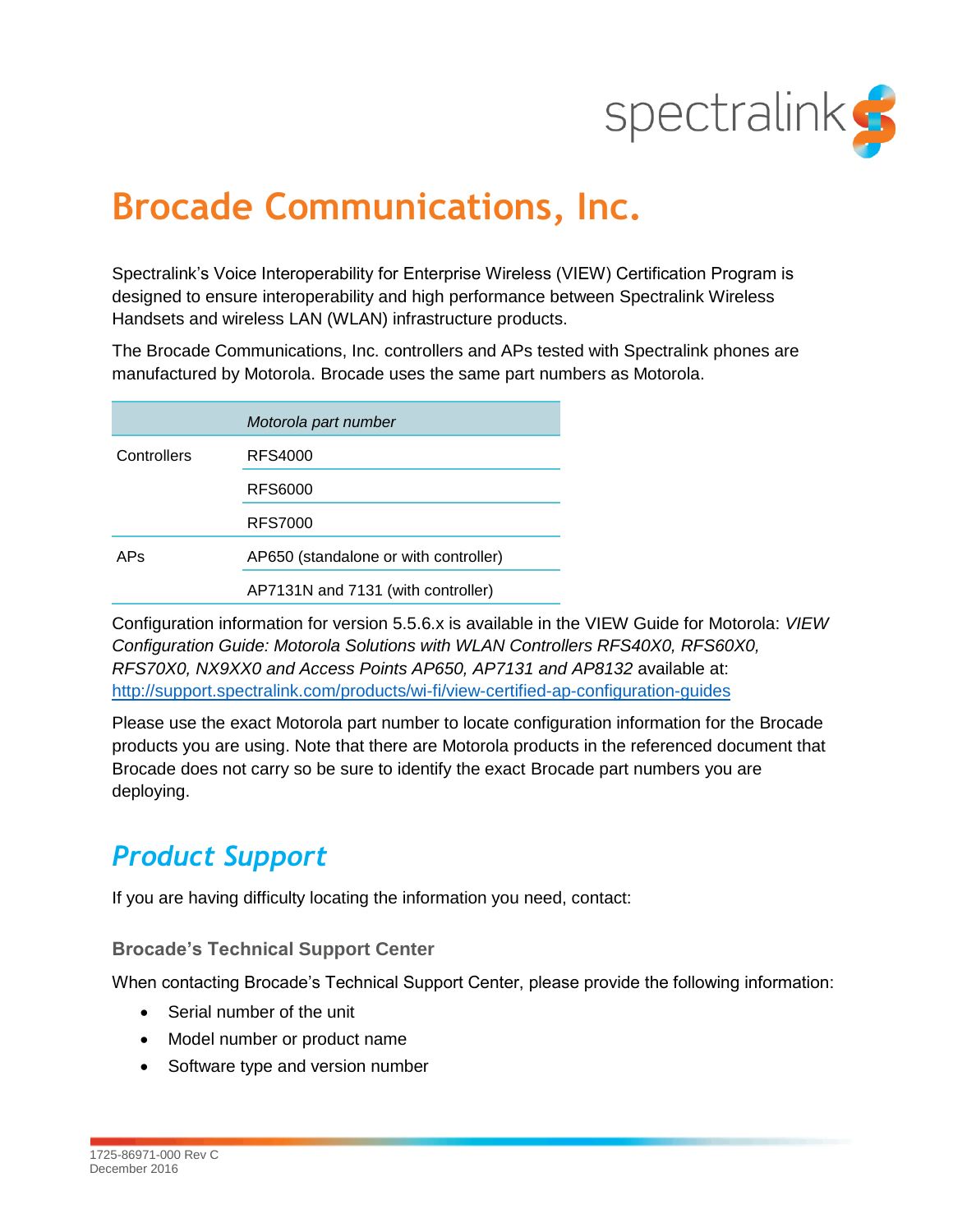Brocade's Support Central Web site, located at [www.brocade.com/support](http://www.brocade.com/support) provides information and online assistance including developer tools, software downloads, product manuals, support contact information and online repair requests.

**Spectralink Product Support**

Spectralink wants you to have a successful installation. If you have questions please contact the Customer Support Hotline at 1-800-775-5330.

The hotline is open Monday through Friday, 6 a.m. to 6 p.m. Mountain time.

For Technical Support:<mailto:technicalsupport@spectralink.com>

For Knowledge Base: [http://support.spectralink.com](http://support.spectralink.com/)

For Return Material Authorization:<mailto:nalarma@spectralink.com>